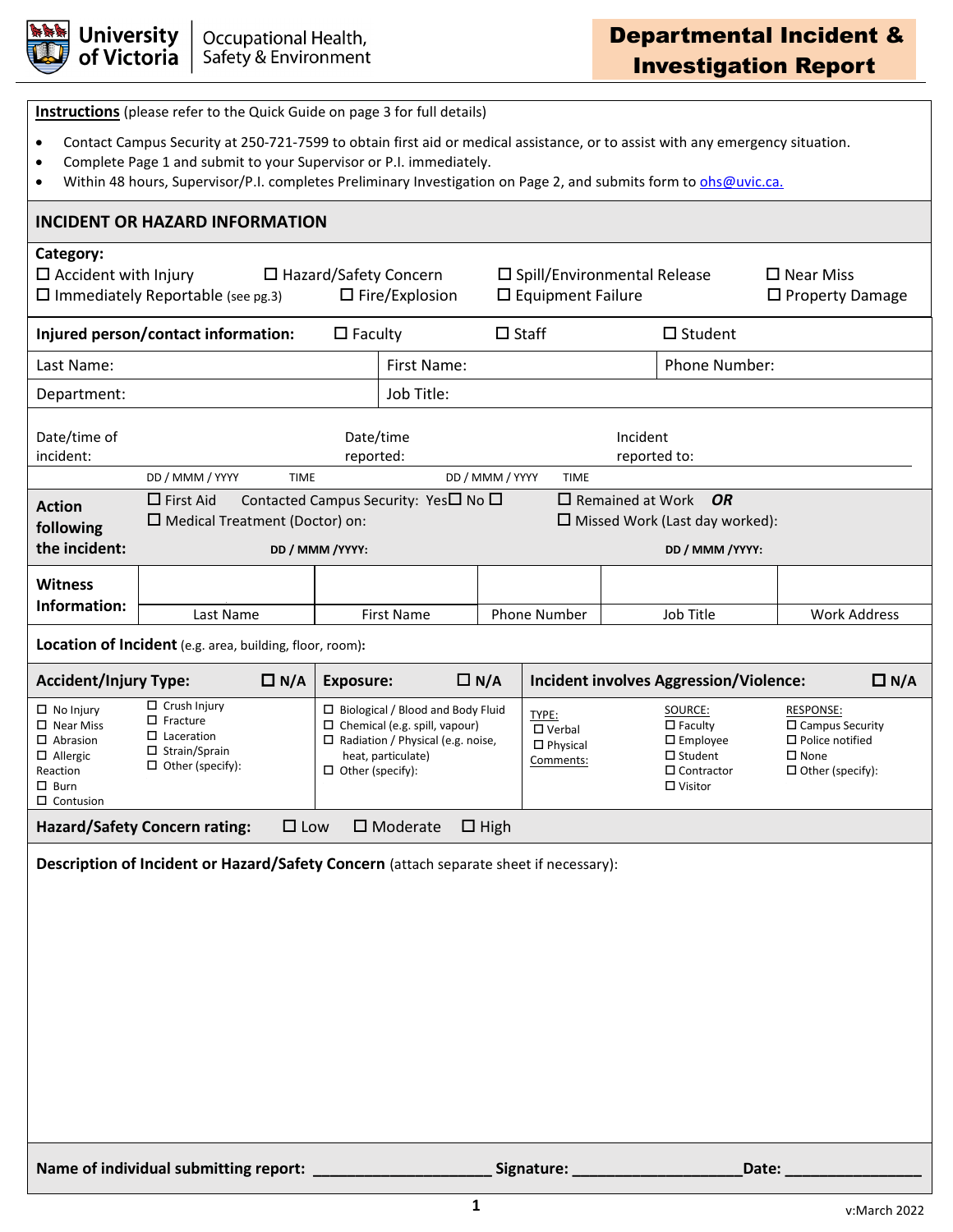

## Departmental Incident & Investigation Report

|                                                                                                                                                                                                                                                                                                                                |                     |             | PRELIMINARY INVESTIGATION (within 48 hours):                                                                                                                                                                                                                                                                                                                                                                                                                               |                   |                  |                                                                                                                                                                                                                                                                                                                                                                                                                                                               |              |                                                  |             |        |
|--------------------------------------------------------------------------------------------------------------------------------------------------------------------------------------------------------------------------------------------------------------------------------------------------------------------------------|---------------------|-------------|----------------------------------------------------------------------------------------------------------------------------------------------------------------------------------------------------------------------------------------------------------------------------------------------------------------------------------------------------------------------------------------------------------------------------------------------------------------------------|-------------------|------------------|---------------------------------------------------------------------------------------------------------------------------------------------------------------------------------------------------------------------------------------------------------------------------------------------------------------------------------------------------------------------------------------------------------------------------------------------------------------|--------------|--------------------------------------------------|-------------|--------|
| Incident Causes and Significant Contributing Factors (Check all that apply)                                                                                                                                                                                                                                                    |                     |             |                                                                                                                                                                                                                                                                                                                                                                                                                                                                            |                   |                  |                                                                                                                                                                                                                                                                                                                                                                                                                                                               |              |                                                  |             |        |
| <b>Basic Root Cause(s)</b><br>$\square$ Abuse or misuse<br>$\square$ Environment<br>$\Box$ Equipment<br>$\square$ Supervision<br>$\square$ Engineering (includes design)<br>$\square$ Maintenance<br>$\square$ Tools<br>□ Training / Orientation<br>$\Box$ Work procedures / process /<br>standards<br><b>Provide details:</b> | 1                   |             | Cause Group (People Related) - specify details below<br>$\square$ Safe operating procedures not followed<br>$\square$ Change in workplace not communicated<br>$\Box$ Available equipment not used<br>$\square$ Improper loading / lifting<br>$\square$ Improper placement / position for task<br>$\square$ Personal protective equipment (PPE) not used<br>$\square$ Safety devices not activated<br>$\Box$ Using equipment improperly<br>$\Box$ Using defective equipment |                   | $\mathbf{2}$     | <b>Cause Group (Work Environment Related)</b><br>$\square$ Environmental conditions (e.g. gases, vapours, dust,<br>smoke, fumes, light, temperature, airflow)<br>$\square$ Equipment or materials<br>$\square$ Fire and explosion hazard<br>$\square$ Inadequate or improper PPE<br>$\square$ Noise exposure<br>$\square$ Poor / inadequate housekeeping<br>□ Spill / Exposure<br>$\square$ Unsafe work conditions<br>$\square$ Workspace design / ergonomics |              |                                                  |             |        |
| Supervisor/P.I. (or designate) NAME:                                                                                                                                                                                                                                                                                           |                     |             |                                                                                                                                                                                                                                                                                                                                                                                                                                                                            | Signature:        |                  | DATE:                                                                                                                                                                                                                                                                                                                                                                                                                                                         |              |                                                  |             |        |
| $\Box$ FULL INVESTIGATION (within 30 days) provide additional details on causes/contributing factors (attach separate sheet if necessary)<br><b>DATE OF INVESTIGATION:</b>                                                                                                                                                     |                     |             |                                                                                                                                                                                                                                                                                                                                                                                                                                                                            |                   |                  |                                                                                                                                                                                                                                                                                                                                                                                                                                                               |              |                                                  |             |        |
|                                                                                                                                                                                                                                                                                                                                |                     |             |                                                                                                                                                                                                                                                                                                                                                                                                                                                                            |                   |                  |                                                                                                                                                                                                                                                                                                                                                                                                                                                               |              |                                                  |             |        |
| <b>Follow-Up Corrective Actions</b>                                                                                                                                                                                                                                                                                            |                     |             |                                                                                                                                                                                                                                                                                                                                                                                                                                                                            | Preliminary       | Full             | Person(s) Responsible                                                                                                                                                                                                                                                                                                                                                                                                                                         |              | <b>Est. completion date</b><br>check √ when done |             |        |
|                                                                                                                                                                                                                                                                                                                                |                     |             |                                                                                                                                                                                                                                                                                                                                                                                                                                                                            | □                 | $\Box$           |                                                                                                                                                                                                                                                                                                                                                                                                                                                               |              |                                                  |             | $\Box$ |
|                                                                                                                                                                                                                                                                                                                                |                     |             |                                                                                                                                                                                                                                                                                                                                                                                                                                                                            | $\Box$            | $\Box$           |                                                                                                                                                                                                                                                                                                                                                                                                                                                               |              |                                                  |             | □      |
|                                                                                                                                                                                                                                                                                                                                |                     |             | $\Box$                                                                                                                                                                                                                                                                                                                                                                                                                                                                     | $\Box$            |                  |                                                                                                                                                                                                                                                                                                                                                                                                                                                               |              |                                                  | $\Box$      |        |
|                                                                                                                                                                                                                                                                                                                                |                     |             | $\Box$                                                                                                                                                                                                                                                                                                                                                                                                                                                                     | $\Box$            |                  |                                                                                                                                                                                                                                                                                                                                                                                                                                                               |              |                                                  | □           |        |
|                                                                                                                                                                                                                                                                                                                                |                     |             |                                                                                                                                                                                                                                                                                                                                                                                                                                                                            | $\Box$            | $\Box$           |                                                                                                                                                                                                                                                                                                                                                                                                                                                               |              |                                                  |             | 0      |
| <b>TITLE</b>                                                                                                                                                                                                                                                                                                                   |                     | <b>NAME</b> | (please print)                                                                                                                                                                                                                                                                                                                                                                                                                                                             |                   | <b>SIGNATURE</b> |                                                                                                                                                                                                                                                                                                                                                                                                                                                               | <b>PHONE</b> |                                                  | <b>DATE</b> |        |
| Supervisor / P.I. (or<br>designate)<br>Worker / Union<br>Representative                                                                                                                                                                                                                                                        |                     |             |                                                                                                                                                                                                                                                                                                                                                                                                                                                                            |                   |                  |                                                                                                                                                                                                                                                                                                                                                                                                                                                               |              |                                                  |             |        |
| Local Safety<br>Committee Review                                                                                                                                                                                                                                                                                               | <b>Review Date:</b> |             |                                                                                                                                                                                                                                                                                                                                                                                                                                                                            | Co-Chair(s) Name: |                  |                                                                                                                                                                                                                                                                                                                                                                                                                                                               |              |                                                  |             |        |